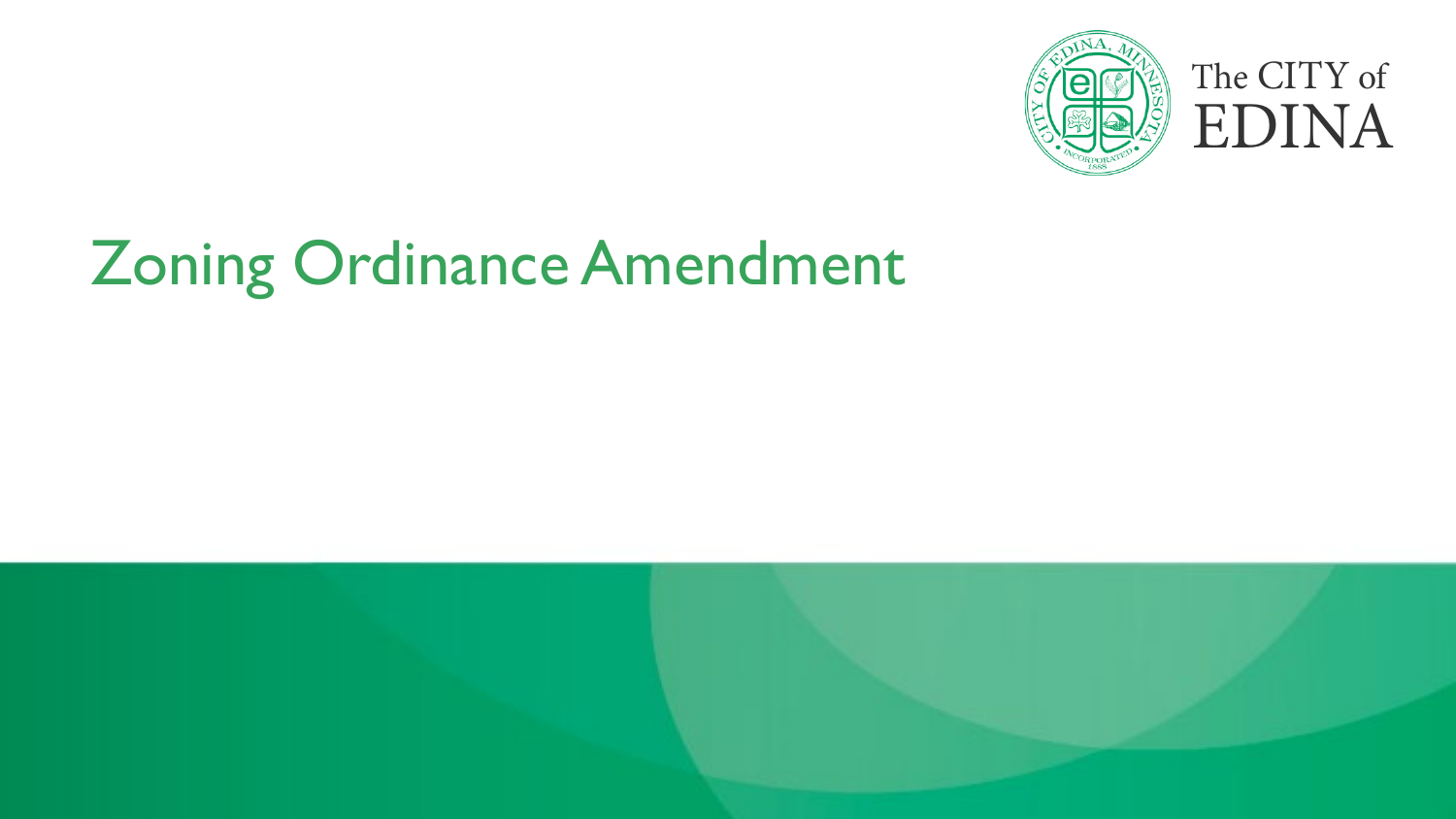### **Element I – Setbacks in the ELERTY EDINA** Greater Southdale District



## The CITY of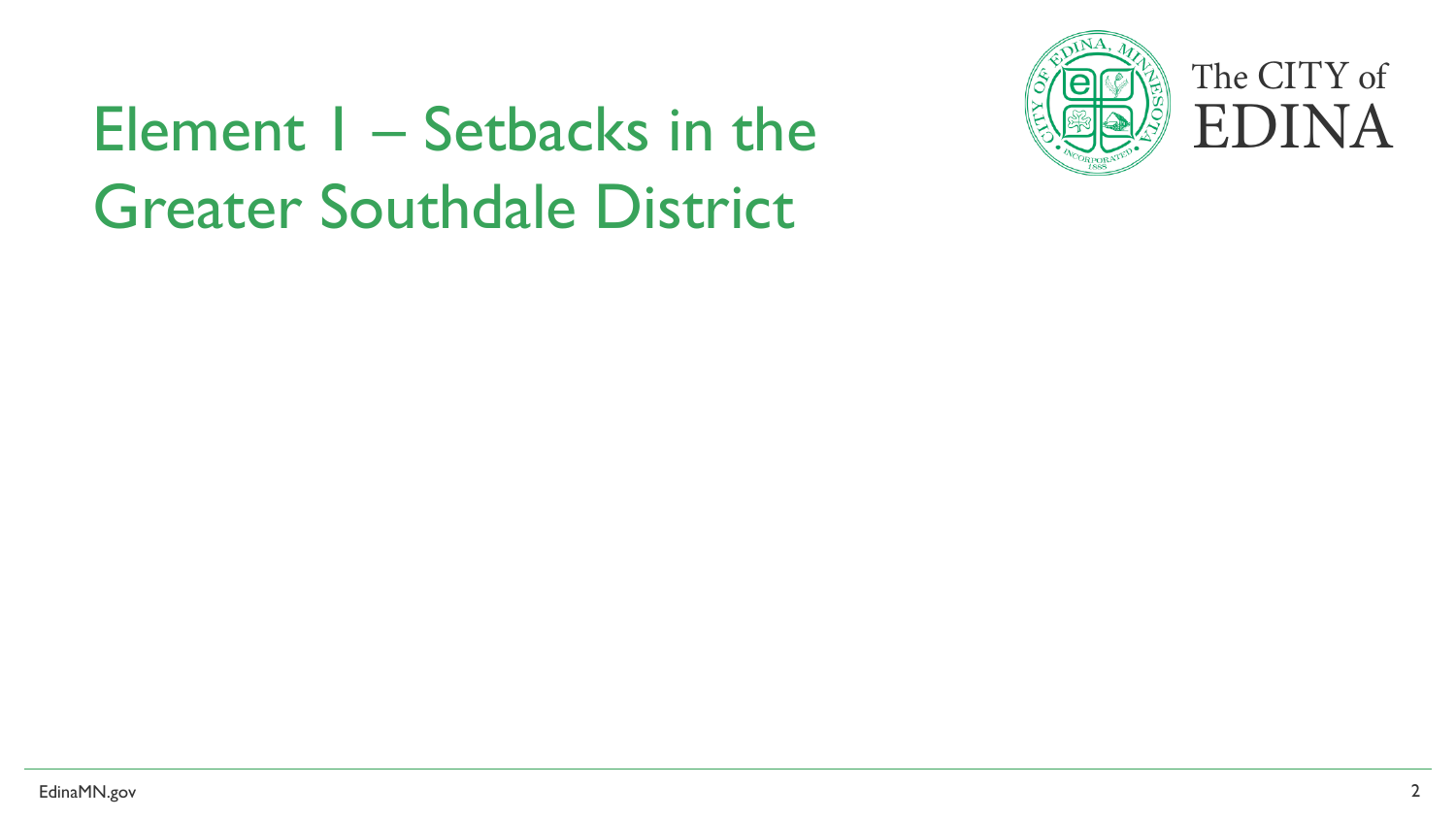



**Section 6. Sec. 36-1276. – Setbacks in the Greater Southdale District.**

- (a) Front Street Setbacks on France Avenue between Highway 62 and Minnesota Drive and the on York Avenue between 66<sup>th</sup> Street and 78<sup>th</sup> Street: A 50-foot setback is required from the face of the curb to the face of building. Above a building height of 60-feet the additional height must step back 10 feet from the face of the building.
- (b) Front Street Setbacks on streets other than France Avenue and York Avenue: A 30-foot setback is required from the face of curb to the face of building with a building podium height of 60 feet. Above the 60-foot height limit, additional height should step back 30 feet from the face of the building, to a maximum height of 105 feet. Any height about 105 feet should step back and additional 10 feet from the face of the building.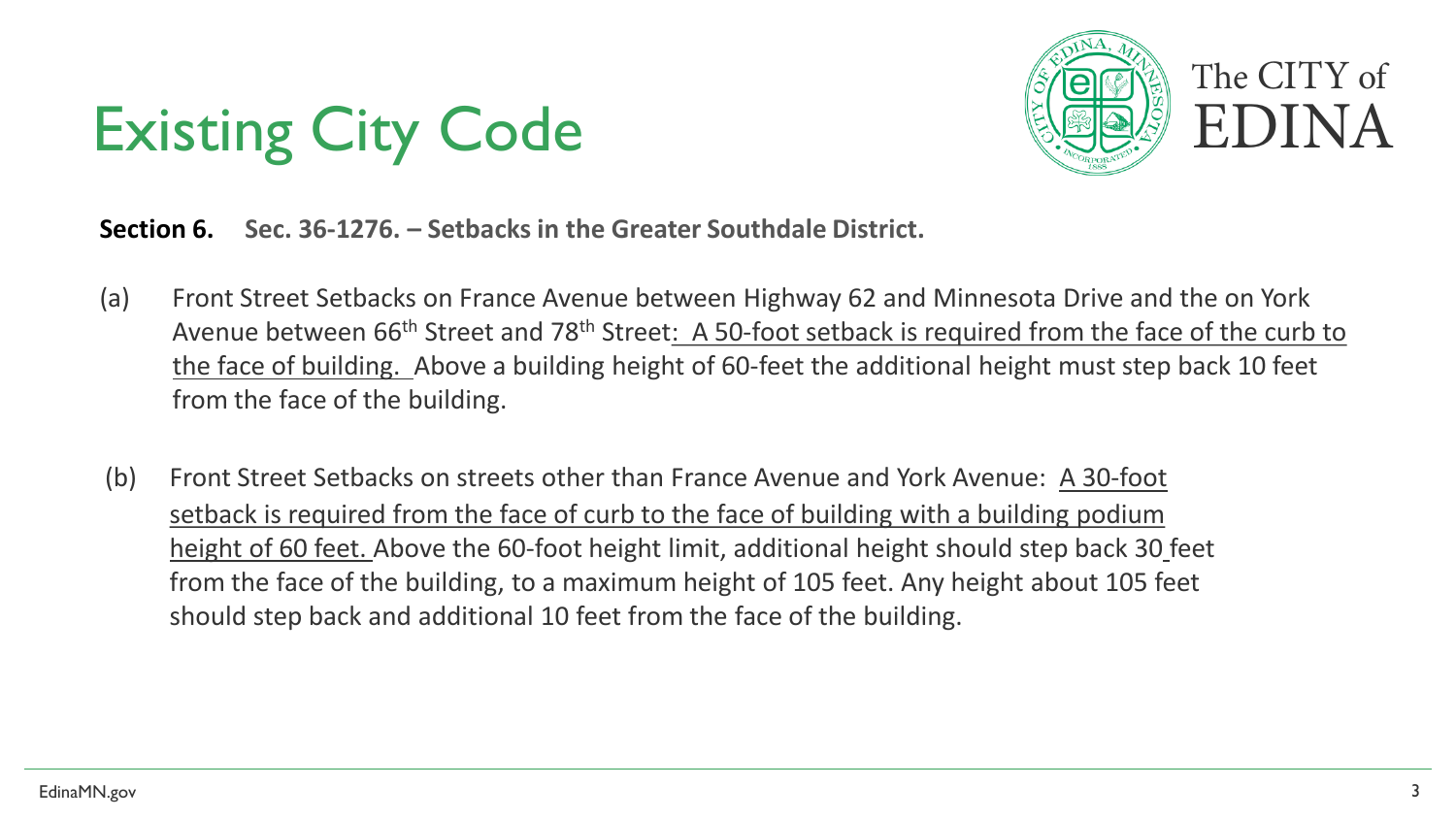### Proposed City Code



**Section 6. Sec. 36-1276. – Setbacks in the Greater Southdale District.**

- (a) Front Street Setbacks on France Avenue between Highway 62 and Minnesota Drive and the on York Avenue between 66<sup>th</sup> Street and 78<sup>th</sup> Street: A 50-foot setback is required from the face of the curb to the face of building. Above a building height of 60-feet the additional height must step back 10 feet from the face of the building.
- (b) Front Street Setbacks on streets other than France Avenue and York Avenue: A 30-foot setback is required from the face of curb to the face of building with a building podium height of 60 feet. Above the 60-foot height limit, additional height should step back 30 feet from the face of the building, to a maximum height of 105 feet. Any height about 105 feet should step back and additional 10 feet from the face of the building.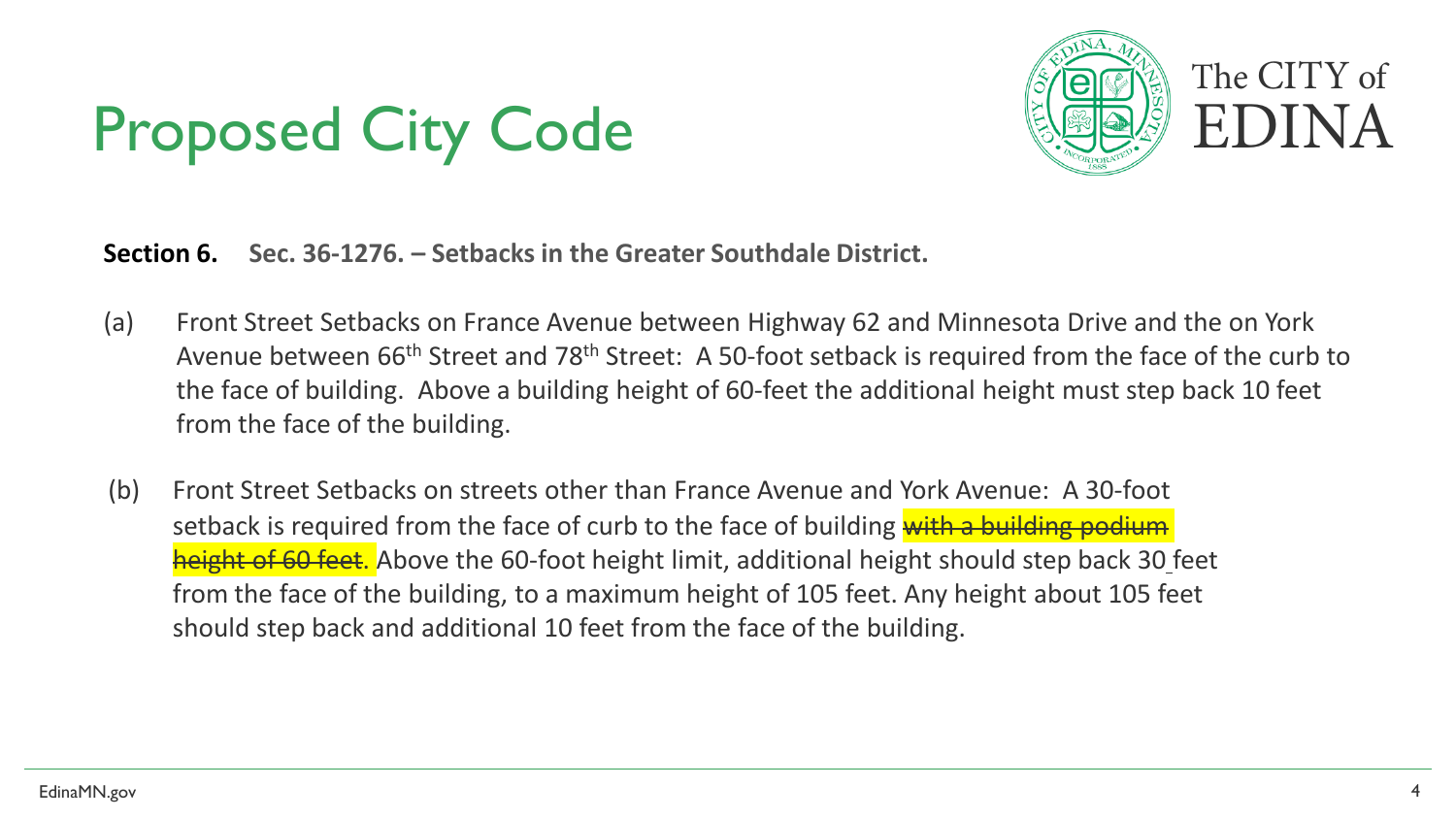### Existing City Code



**Section 1.** Sec. 36-10 Definitions is amended as follows:

*Setback, front street,* means the shortest horizontal distance from the forward most point of a building or structure to the nearest point on the front lot line. *Setback, interior side yard,* means the shortest horizontal distance from any part of a building or structure to the nearest point on an interior side lot line.

*Setback, rear yard,* means the shortest horizontal distance from any part of a building or structure to the nearest point on a rear lot line.

*Setback, side street,* means the shortest horizontal distance from any part of a building or structure to the nearest point on a side lot line that adjoins a street.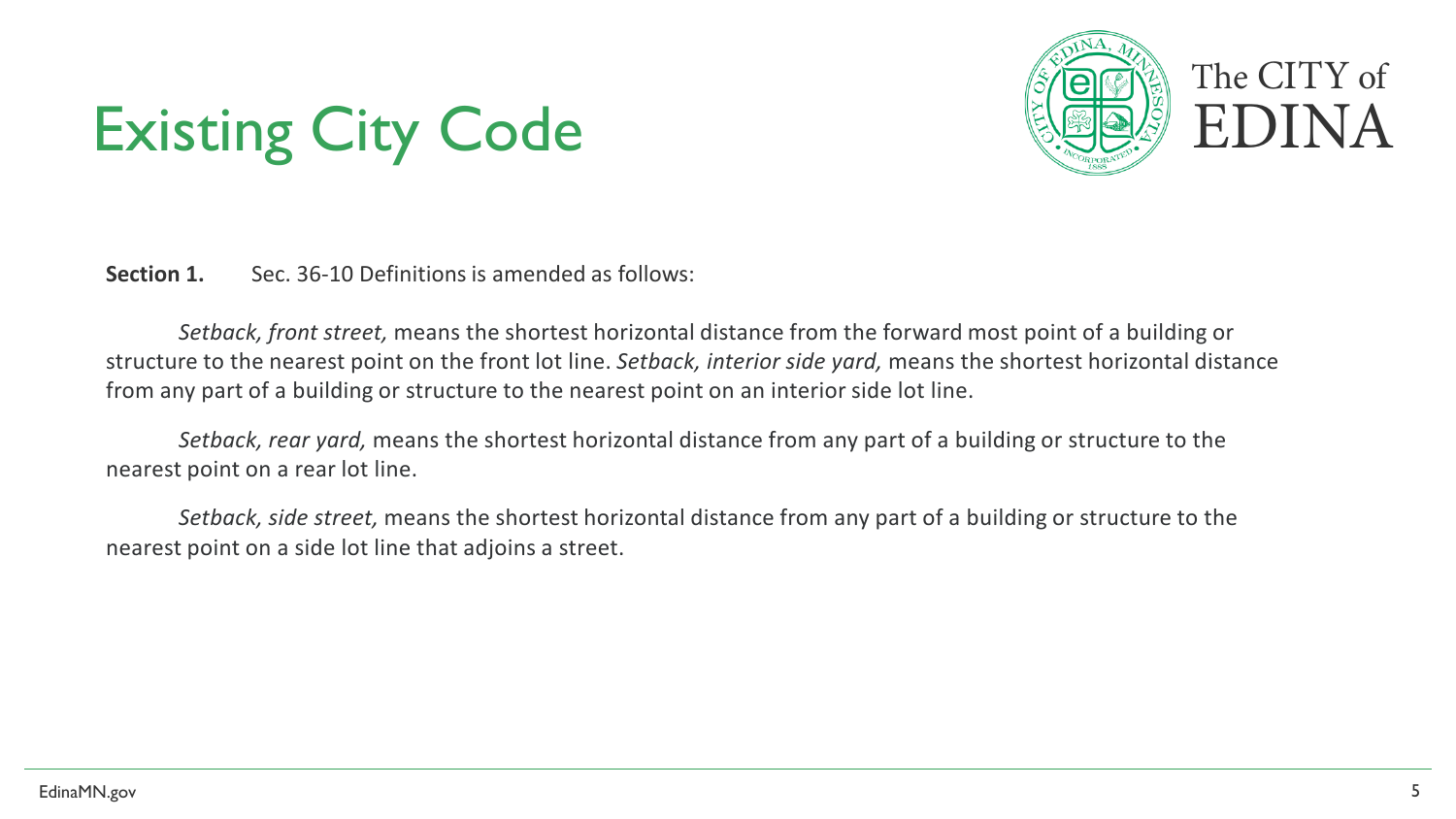### Proposed City Code



**Section 1.** Sec. 36-10 Definitions is amended as follows:

*Setback, front street,* means the shortest horizontal distance from the forward most point of a building or structure to the nearest point on the front lot line. Within the Greater Southdale District, front street setbacks shall be measured from the forward most point of a building or structure to the face of curb per Section 36-1276.

*Setback, interior side yard,* means the shortest horizontal distance from any part of a building or structure to the nearest point on an interior side lot line.

*Setback, rear yard,* means the shortest horizontal distance from any part of a building or structure to the nearest point on a rear lot line.

*Setback, side street,* means the shortest horizontal distance from any part of a building or structure to the nearest point on a side lot line that adjoins a street. Within the Greater Southdale District, side street setbacks shall be measured from the forward most point of a building or structure to face of curb per Section 36-1276.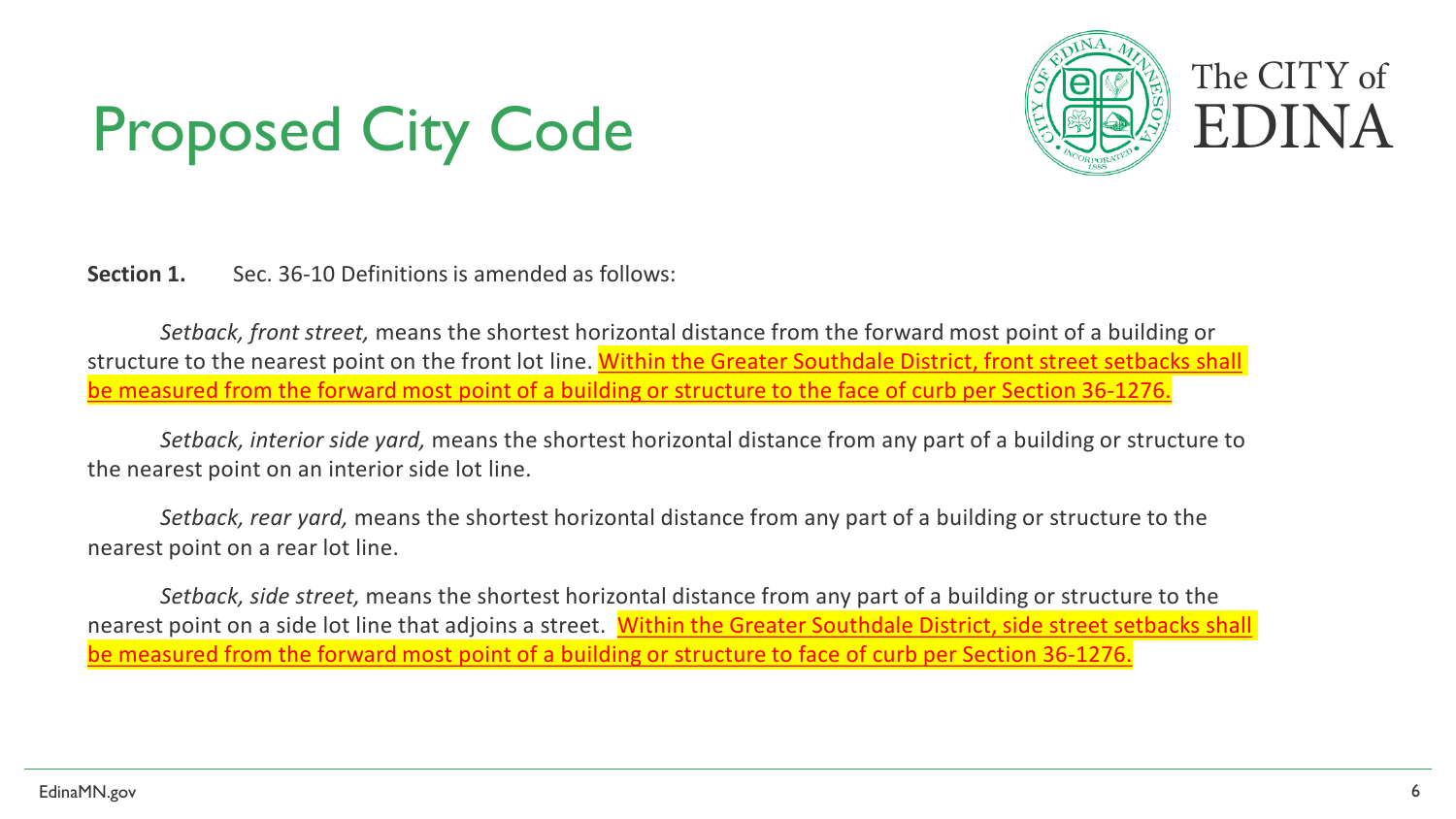

### Element 2 – Creating an **Element 2 – Creating an** Impervious Surface Ordinance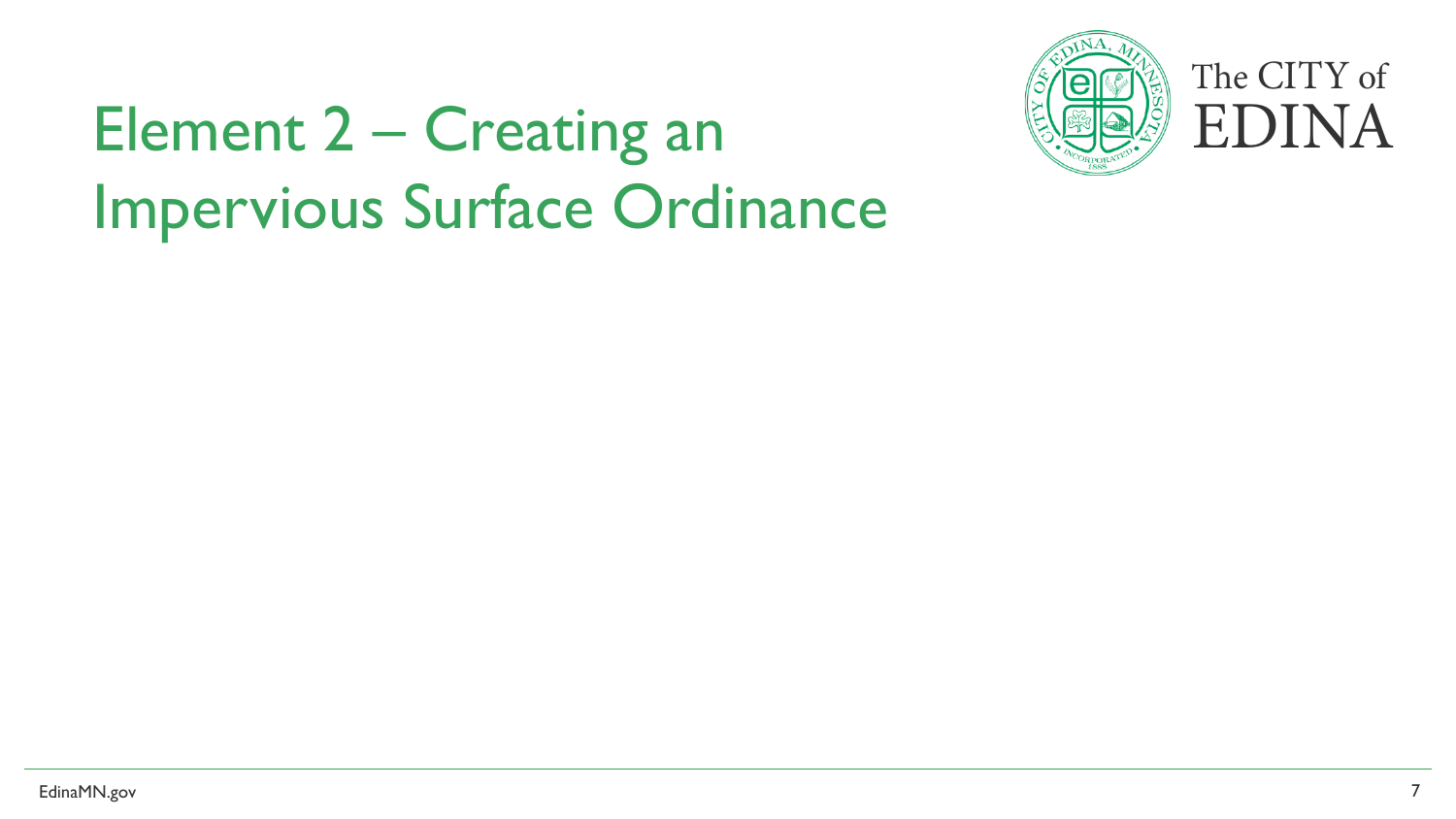### Existing and Proposed City Code



**Section 1.** Sec. 36-10 Definitions is amended as follows:

*Building coverage* means the percentage of the lot area occupied by principal and accessory buildings and structures. including, without limitation, patios.

 *Impervious surface: A* constructed hard surface that either prevents or retards the entry of water into the soil and causes water to run off the surface in greater quantities and at an increased rate of flow than prior to placement. Examples include, but are not limited to, buildings, decks, rooftops, sidewalks, patios, permeable pavers, and concrete, asphalt, or gravel driveways.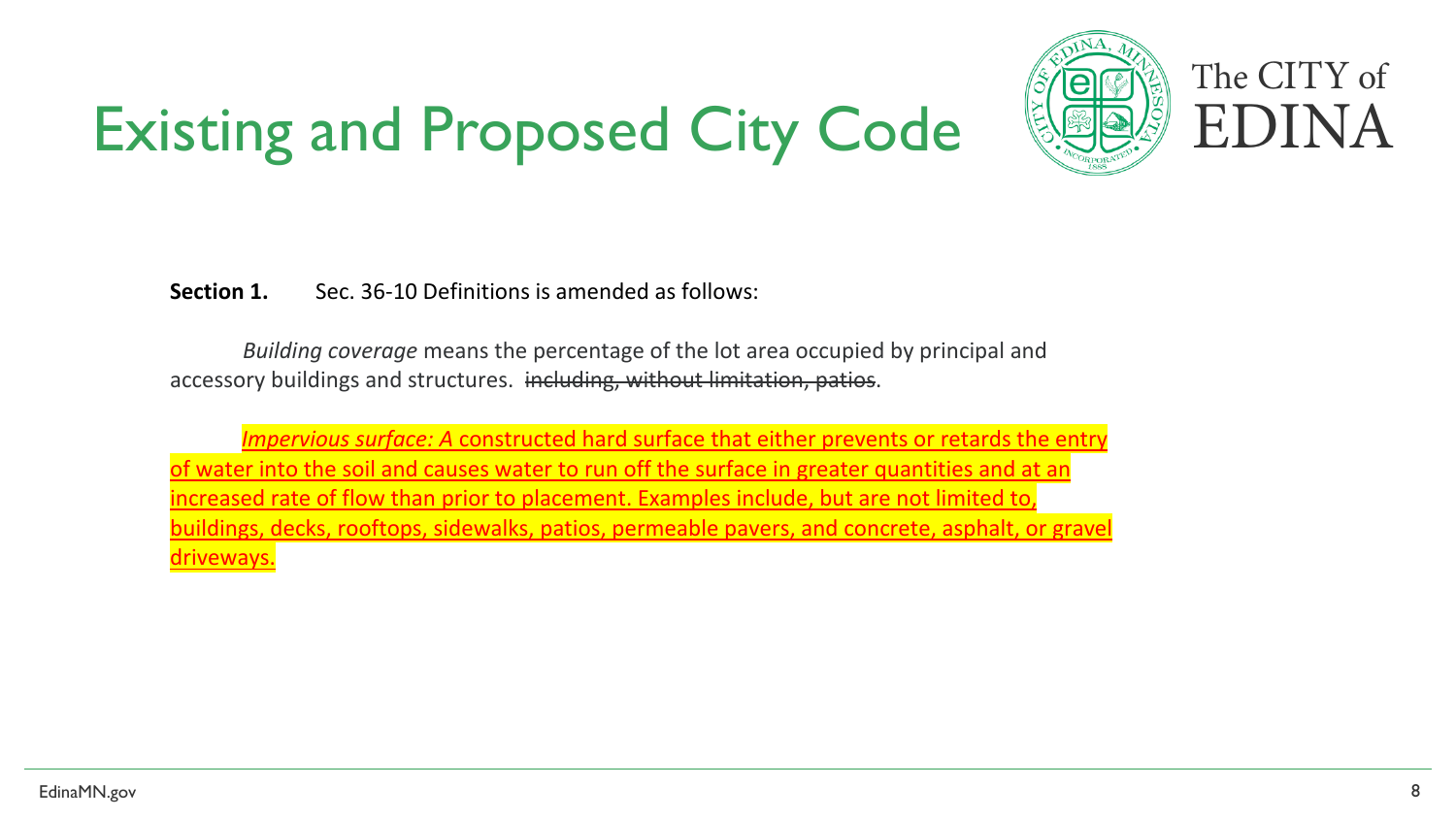**Section 2.** Subsection 36-438 of the Edina City Code. Requirements for building coverage, setbacks and height Special Requirements are amended to add the following:

**Sec. 36-438. - Requirements for building coverage, impervious surface lot coverage, setbacks and height.**

The minimum requirements for building coverage, *impervious surface lot coverage*, setbacks, and height in the Single Dwelling Unit District (R-1) are as follows:

*(1) Building Coverage.*

- a. Lots 9,000 square feet or greater in area. Building coverage shall be not more than 25 percent for all buildings and structures. On lots with an existing conditional use, if the combined total area occupied by all accessory buildings and structures, excluding attached garages, is 1,000 square feet or greater, a conditional use permit is required.
- b. Lots less than 9,000 square feet in area. Building coverage shall be not more than 30 percent for all buildings and structures; provided, however, that the area occupied by all buildings and structures shall not exceed 2,250 square feet.
- c. Combined total area. The combined total area occupied by all accessory buildings and structures, excluding attached garages, shall not exceed 1,000 square feet for lots used for single dwelling unit buildings.
- d. Building coverage shall include all principal or accessory buildings, including, but not limited to:
	- 1. Decks and patios. The first 150 square feet of an unenclosed deck or patio shall not be included when computing building coverage.
	- 2. Gazebos.
	- 3. Balconies.
	- 4. Breezeways.
	- 5. Porches.
	- 6. Accessory recreational facilities constructed above grade, such as paddle tennis courts.



- e. The following improvements shall be excluded when computing building coverage:
	- 1. Driveways and sidewalks, but not patios, subject to subsection (1)d.1 of this section.
	- 2. Parking lots and parking ramps.
	- 3. Accessory recreational facilities not enclosed by solid walls and not covered by a roof, including outdoor swimming pools, tennis courts and shuffleboard courts.
	- 4. Unenclosed steps and stoops less than 50 square feet.
	- 5. Overhanging eaves and roof projections not supported by posts or pillars.
- (2) *Impervious Surface Lot coverage.* Impervious surface lot coverage shall be limited to a maximum of Fifty percent (50%).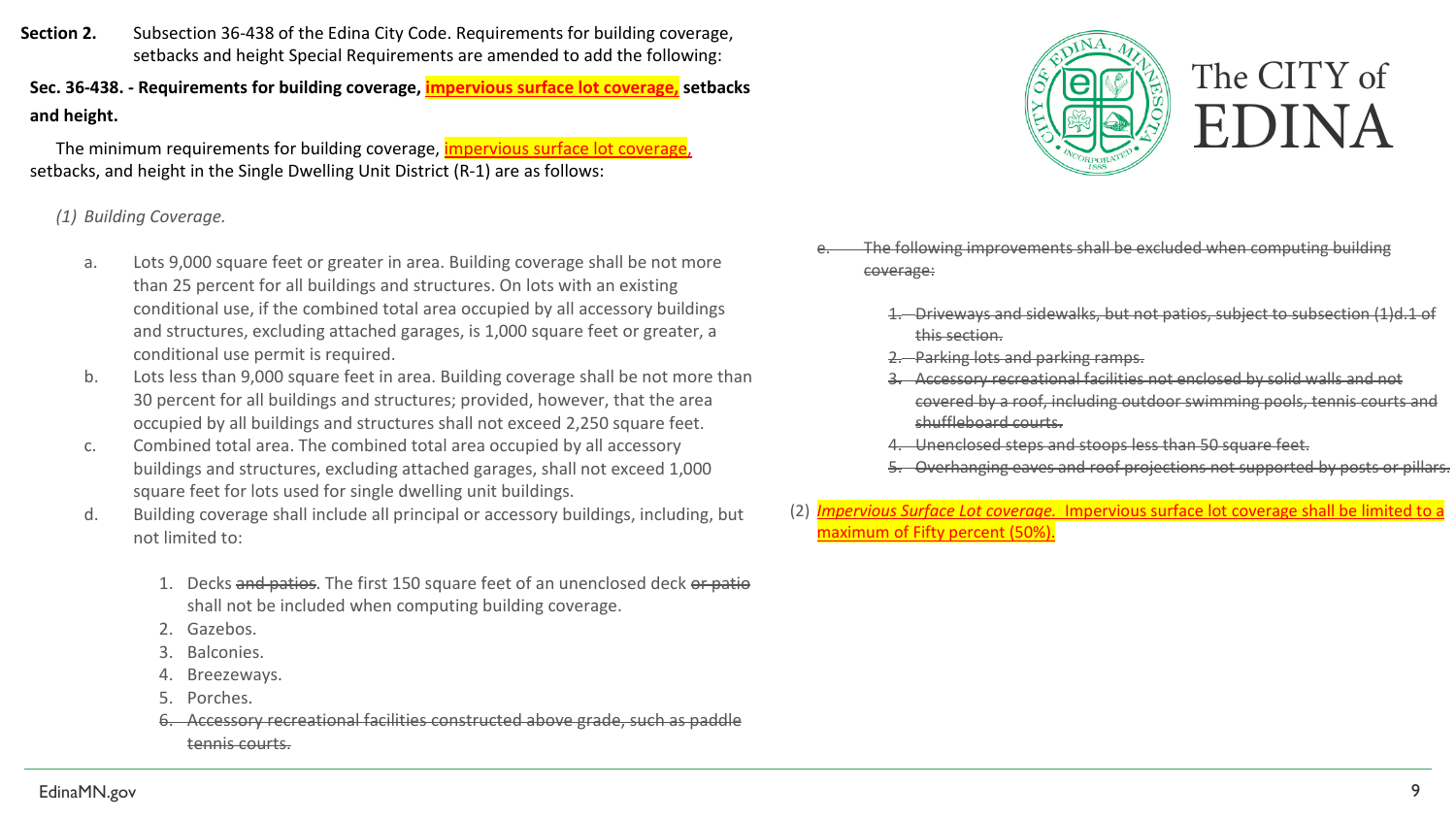**Section 2.** Subsection 36-438 of the Edina City Code. Requirements for building coverage, setbacks and height Special Requirements are amended to add the following:

**Sec. 36-438. - Requirements for building coverage, impervious surface lot coverage, setbacks and height.**

The minimum requirements for building coverage, *impervious surface lot coverage*, setbacks, and height in the Single Dwelling Unit District (R-1) are as follows:

*(1) Building Coverage.*

- a. Lots 9,000 square feet or greater in area. Building coverage shall be not more than 25 percent for all buildings and structures. On lots with an existing conditional use, if the combined total area occupied by all accessory buildings and structures, excluding attached garages, is 1,000 square feet or greater, a conditional use permit is required.
- b. Lots less than 9,000 square feet in area. Building coverage shall be not more than 30 percent for all buildings and structures; provided, however, that the area occupied by all buildings and structures shall not exceed 2,250 square feet.
- c. Combined total area. The combined total area occupied by all accessory buildings and structures, excluding attached garages, shall not exceed 1,000 square feet for lots used for single dwelling unit buildings.
- d. Building coverage shall include all principal or accessory buildings, including, but not limited to:
	- 1. Decks and patios. The first 150 square feet of an unenclosed deck or patio shall not be included when computing building coverage.
	- 2. Gazebos.
	- 3. Balconies.
	- 4. Breezeways.
	- 5. Porches.
	- 6. Accessory recreational facilities constructed above grade, such as paddle tennis courts.



- e. The following improvements shall be excluded when computing building coverage:
	- 1. Driveways and sidewalks, but not patios, subject to subsection (1)d.1 of this section.
	- 2. Parking lots and parking ramps.
	- 3. Accessory recreational facilities not enclosed by solid walls and not covered by a roof, including outdoor swimming pools, tennis courts and

shuffleboard courts.

- 4. Unenclosed steps and stoops less than 50 square feet.
- 5. Overhanging eaves and roof projections not supported by posts or pillars.
- (2) *Impervious Surface Lot coverage.* Impervious surface lot coverage shall be limited to a maximum of Fifty percent (50%).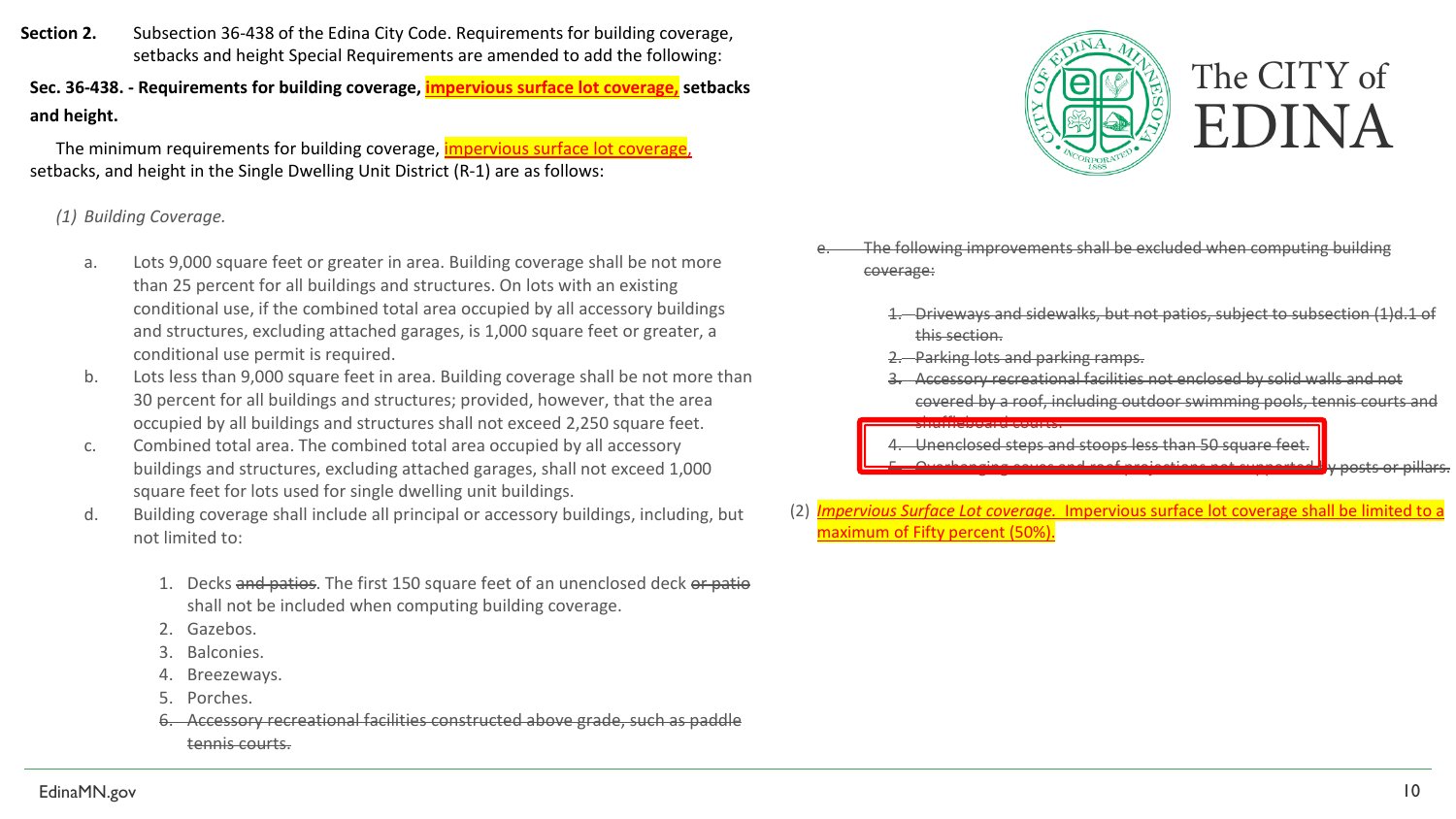## Element 3 – Basements



# The CITY of<br>EDINA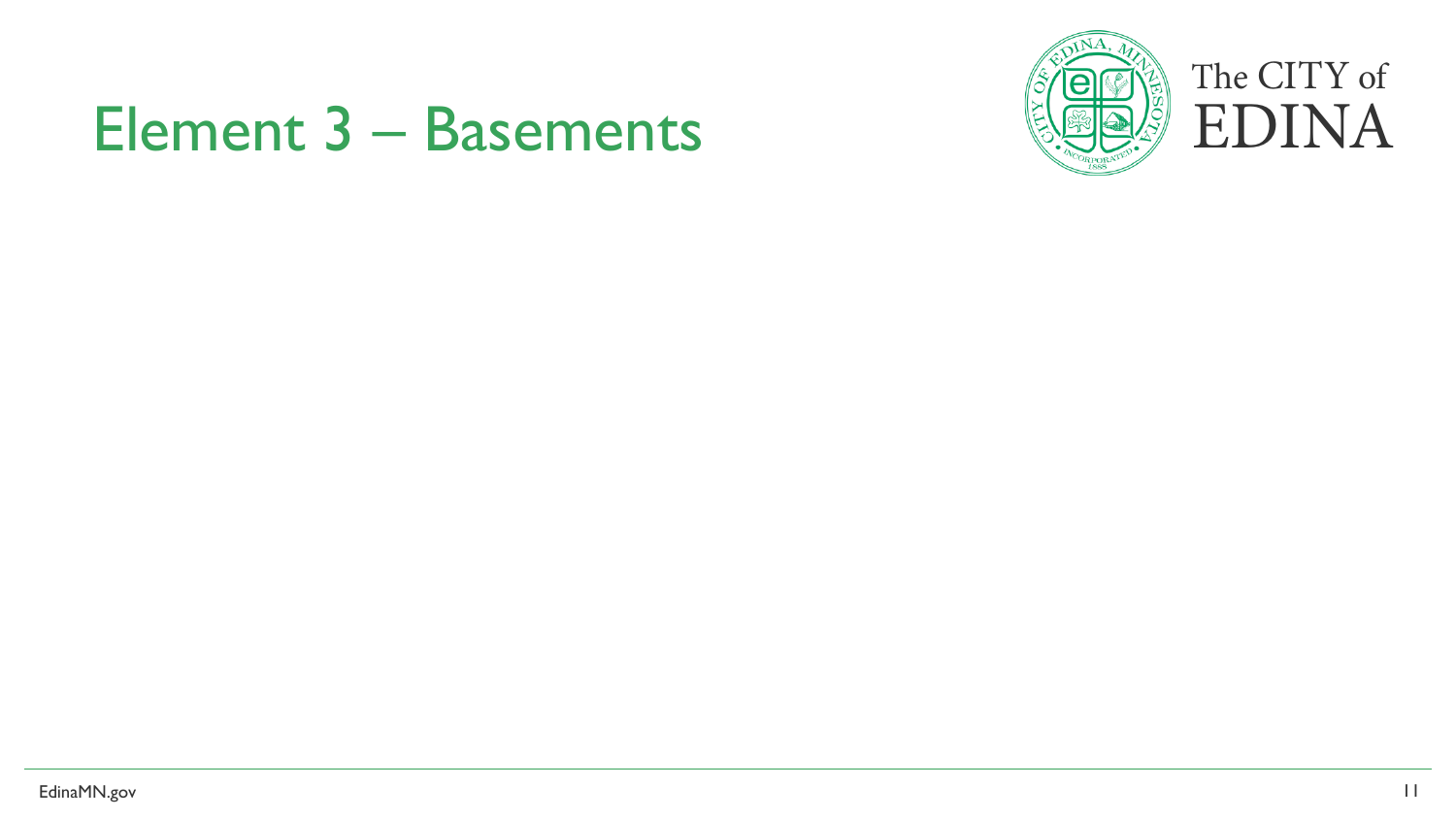### **Existing and Proposed City Code EQUA** EDIN



## The CITY of

#### **Section 3. Sec. 36-439. (3) (7) AND (8). Special Requirements is amended as follows:**

- (3) *Basements.* All single dwelling unit buildings shall be constructed with a basement having a gross floor area equal to at least 50 percent of the gross floor area of the story next above. The floor area of accessory uses shall not be included for purposes of this subsection.
- **Section 4. Sec. 36-467. (b) (3) - Special requirements is amended as follows:**
	- (3) *Basements.* All double dwelling unit buildings shall be constructed with a basement having a gross floor area equal to at least 50 percent of the gross floor area of the story next above. The floor area of accessory uses shall not be included for the purposes of this subsection.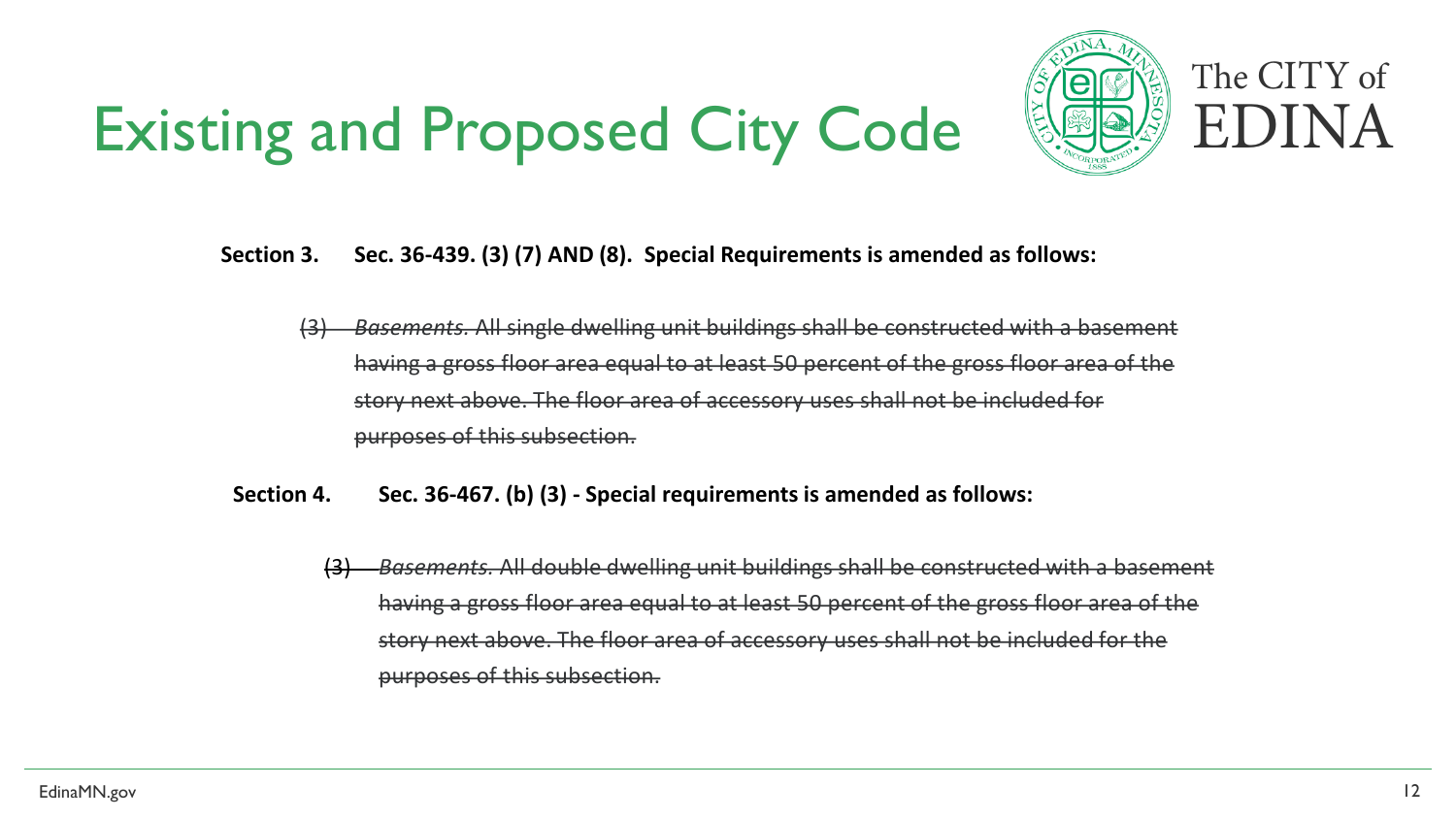### Element 4 – One Foot Rule



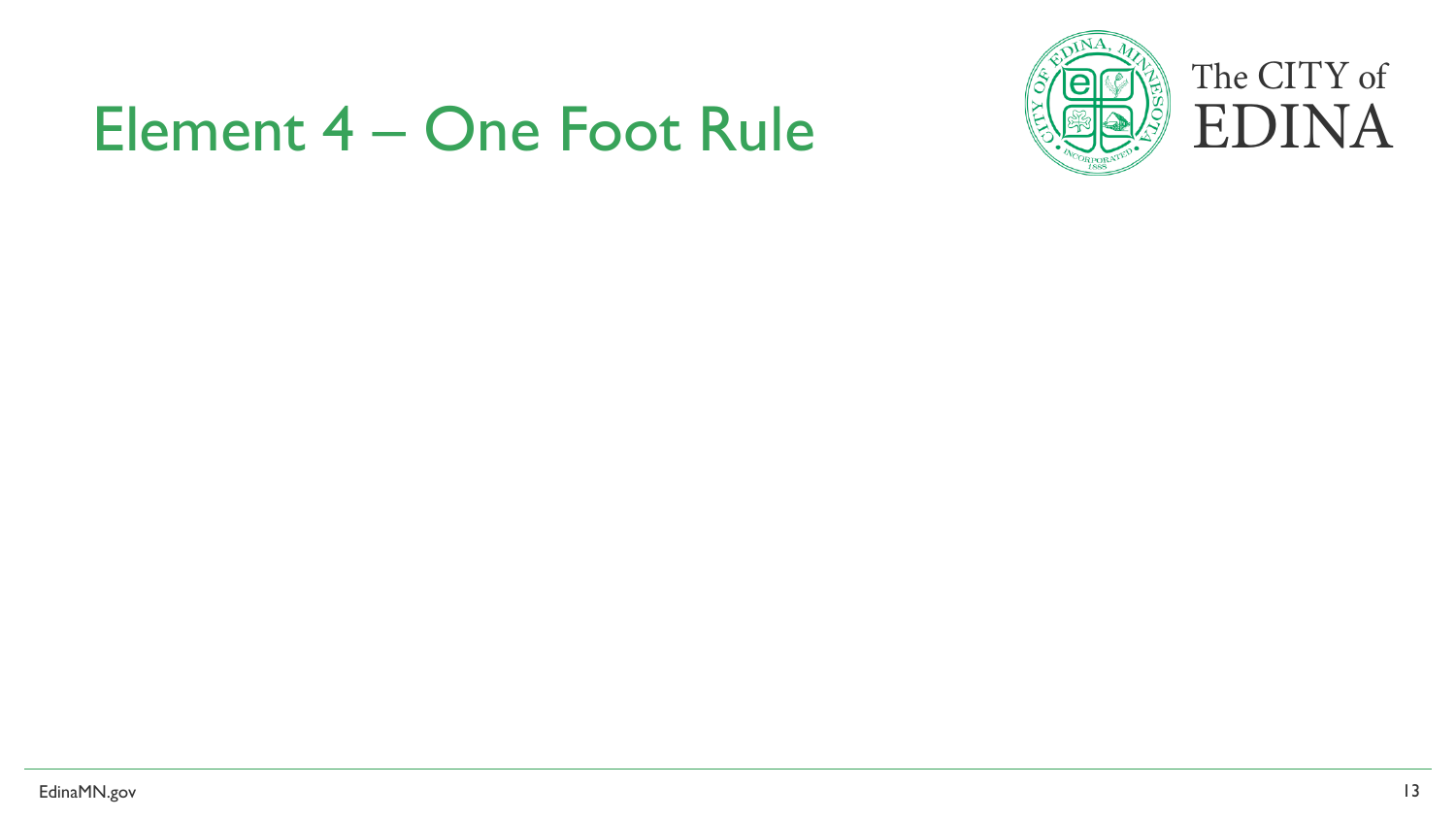#### Existing and Proposed City Code Ĭ j



#### **Section 3. Sec. 36-439. (3) (7) AND (8). Special Requirements is amended as follows:**

- (7) *Additions to, or replacement of, single dwelling unit buildings and buildings containing two dwelling units.* For additions, alterations and changes to, or rebuilds of, existing single dwelling unit buildings and buildings containing two existing first floor elevation<mark>, unless one of the conditions in (8) below exists on</mark> <mark>the site.</mark> If a split-level dwelling is torn down and a new home is built, the first- elevation of an entrance to the dwelling, excluding entrance to the garage and entrances that do not face a street. dwellings, the first-floor elevation may not be more than one foot above the floor elevation of the dwelling unit being torn down is deemed to be the lowest
- (8) Additions to, or replacement of, single dwelling unit buildings with a first-floor elevation of more than one foot above the existing first floor elevation of the existing dwelling unit building require a variance per [article II], division 3. Such additions to, or replacements of, single dwelling unit buildings must meet one below exist on site, the one-foot requirement in (7) above could be increased<br>to the minimum extent possible, as long as the low floor elevation is no higher to the minimum extent possible, as long as the low hoor elevation is no higher<br>than 2.5 feet above the low water elevation and the basement ceiling height is **notaller than 9 feet.** ٦ or more of conditions a-c and always meet condition d.: If one of the conditions below exist on site, the one-foot requirement in (7) above could be increased
- The first floor elevation may be increased to the extent necessary to elevate the lowest level of the dwelling to an elevation of two feet above the There is a 100-year flood elevation, as established by the Federal Emergency Management Agency (FEMA), or the city's comprehensive water resource management plan; or
- b. The first-floor elevation may be increased to the extent necessary to reasonably protect the dwelling from groundwater intrusion. Existing and potential groundwater elevations shall be determined in accordance with accepted hydrologic and hydraulic engineering practices. Determinations shall be undertaken by a professional civil engineer licensed under Minn. Stats. ch. 326, or a hydrologist certified by the American Institute of Hydrology. Studies, analyses and computations shall be submitted in sufficient detail to allow thorough review and approval; or
- c. The first-floor elevation may be increased to the extent necessary to allow the new building to meet the state building code, this Code or other statutory requirements.

i

֦